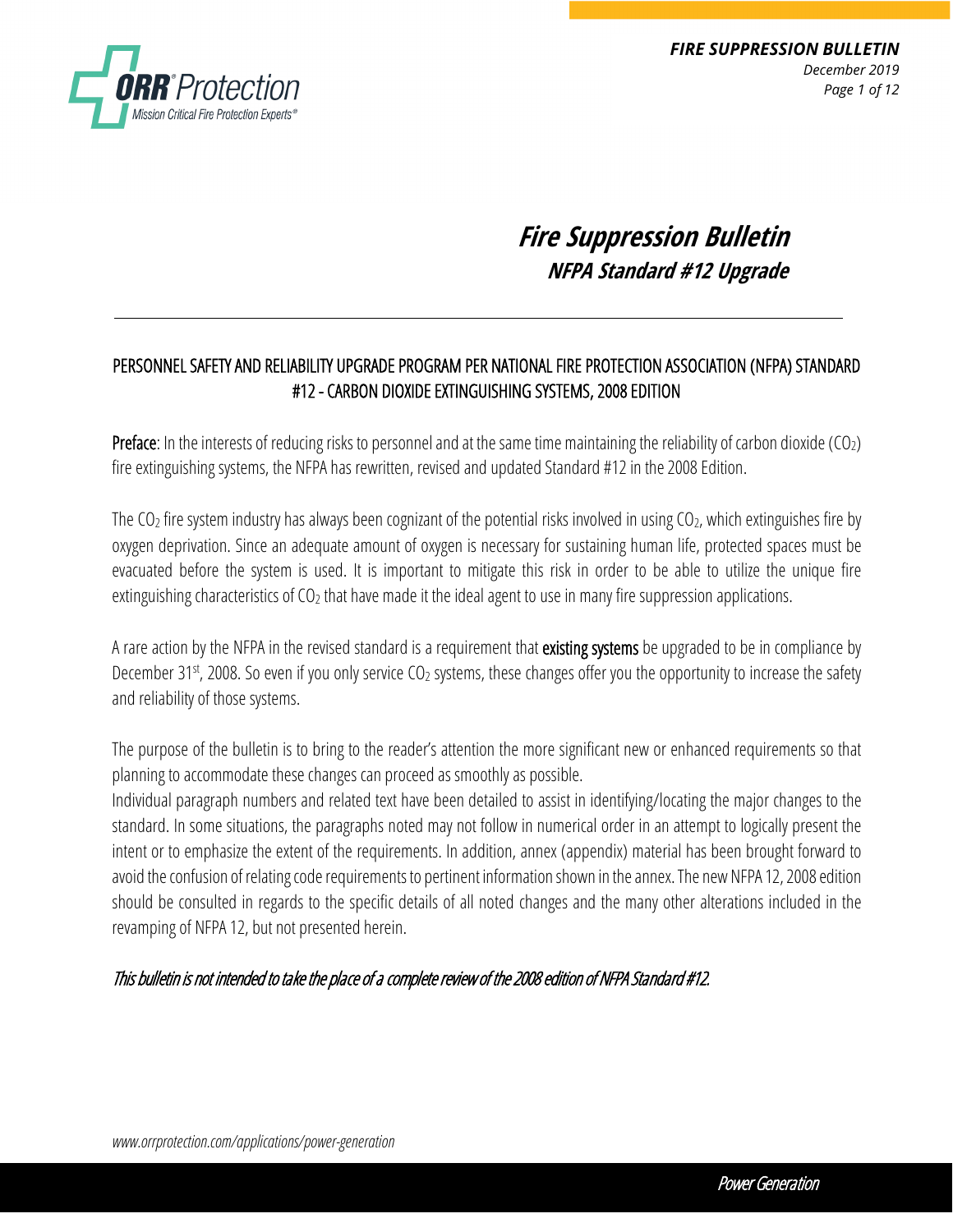

## **NEW INSTALLATIONS**

- 4.1.1 New total flooding carbon dioxide systems shall not be installed in normally occupied enclosures except as permitted in 4.1.1.1, 4.1.1.2, 4.1.1.3, 4.1.1.4, or 4.1.1.5.
- 4.1.1.1 New total flooding carbon dioxide systems shall be permitted to be installed in normally occupied enclosures where it is determined that an inerting concentration is required and the inerting concentration required using alternate gaseous agents results in a concentration above the lowest observed adverse effect level (LOAEL) or the oxygen concentration is less than 8 percent.
- 4.1.1.2 New total flooding carbon dioxide systems shall be permitted to be installed in normally occupied enclosures for fires involving energized electrical equipment >400 volts and grouped electrical cables where no gaseous alternative agent has been successfully tested.
- 4.1.1.3 New total flooding carbon dioxide systems shall be permitted to be installed in normally occupied enclosures where design methods or hardware, or both, for unencloseable openings or extended discharge are not available for other gaseous agents.
- 4.1.1.4 New total flooding carbon dioxide systems shall be permitted to be installed in marine cargo holds.
- 4.1.1.5 New total flooding carbon dioxide systems shall be permitted to be installed in normally occupied enclosures in marine engine rooms where it is determined that an inerting concentration is required and the inerting concentration required using alternate gaseous agents results in a concentration above the LOAEL or the oxygen concentration is less than 8 percent.

### **DEFINITIONS**

- 3.3.5 Normally Occupied Enclosure or Space. An enclosure or space where one or more persons are present under normal circumstances.
- 3.3.6 \* Normally Unoccupied Enclosure or Space. An enclosure or space not normally occupied but one that could be entered occasionally by one or more persons for brief periods.
- **3.3.7** Occupiable Enclosure or Space. An enclosure or space that has dimensions and physical characteristics such that it could be entered by a person.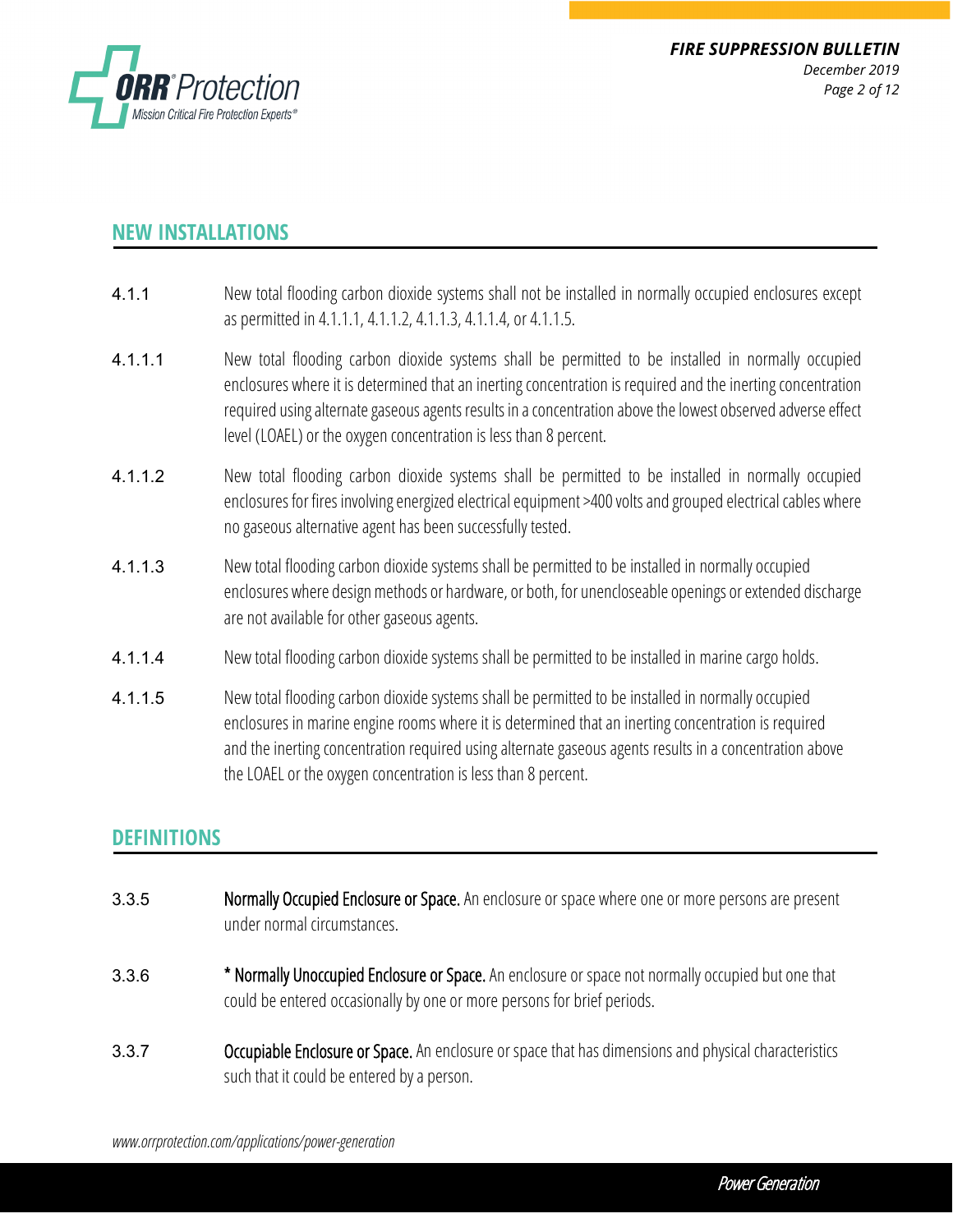

*FIRE SUPPRESSION BULLETIN December 2019 Page 3 of 12*

3.3.11 Unoccupiable Enclosure or Space. An enclosure or space that has dimensions and physical characteristics such that it could not be entered by a person.

#### **EXISTING INSTALLATIONS**

The current NFPA 12 does not allow the use of Class 150 malleable iron fittings. NFPA 12, 1977 edition and prior editions allowed the use of Class 150 iron fittings for 3/4" and smaller pipe sizes. All system upgrades should include the use of Class 300 fittings for the modified portion of the systems.

- 1.3.4 Existing systems shall be upgraded to meet the requirements for safety signs in 4.3.2, lock-out valves in 4.3.3.4 and 4.3.3.4.1, and pneumatic time delays and pneumatic pre-discharge alarms in 4.5.6.1.
- 1.3.5 These upgrades shall be completed by December 31st, 2008.
- A1.3.5 Exposure to carbon dioxide discharge poses a hazard to personnel; therefore, additional safety features for all new installations and for retrofitting of existing systems are provided in Section 4.3

Safety to personnel is of paramount importance, therefore, these additional safety features should be installed as soon as possible but no later than December 31st, 2008.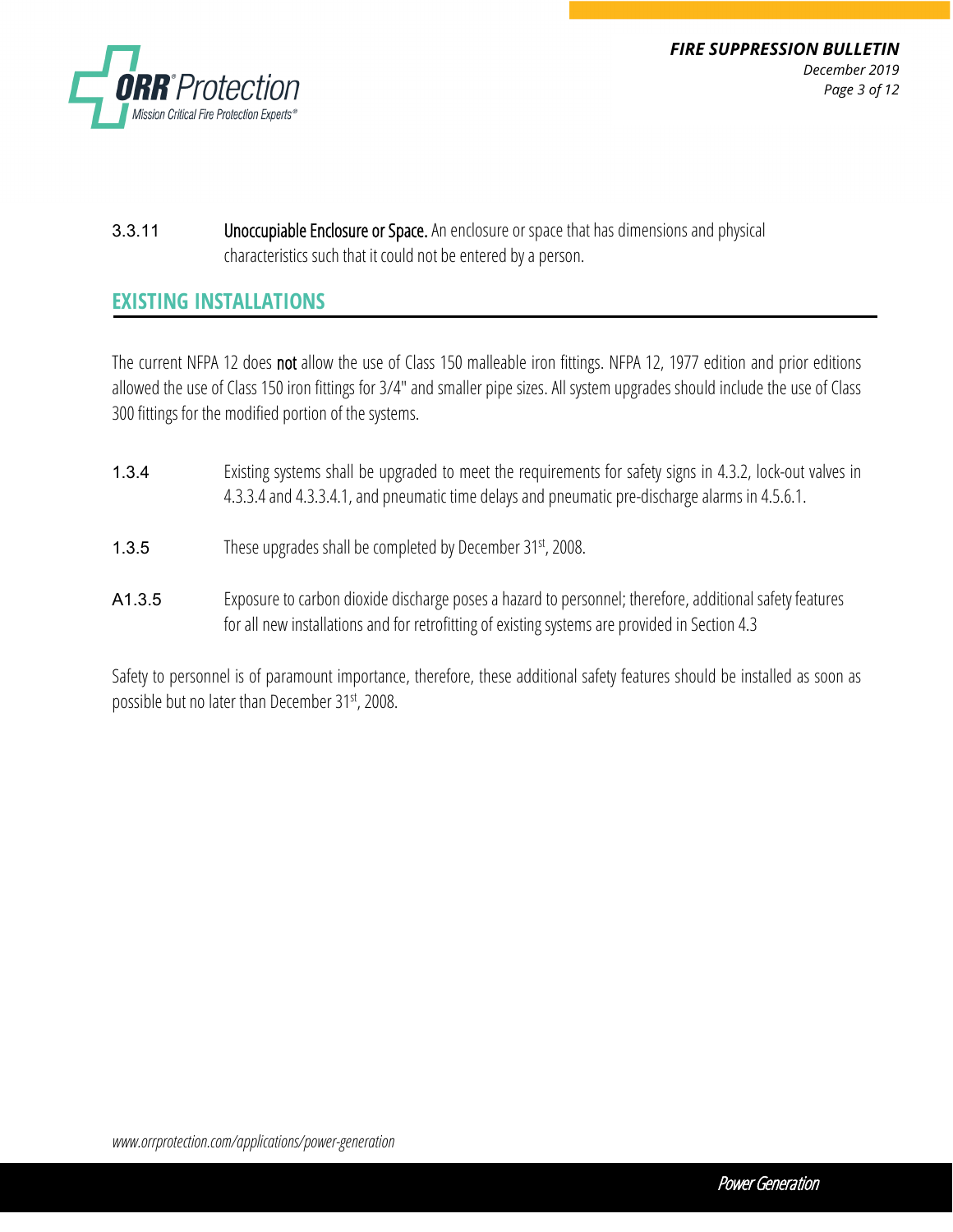

The installation of the safety signs per 4.3.2 does not require any modifications to the installation and should be accomplished immediately.

The addition of supervised lock-out valves, per 4.3.3.4 and 4.3.3.4.1, and pneumatic pre-discharge alarms and pneumatic time delays, per 4.5.5.7, require that the system flow calculations be verified and be in accordance with this standard. That is, the addition of piping equipment (valve and time delays) adds equivalent pipe length to the system. The pneumatic pre-discharge alarm requires carbon dioxide flow to sound. The revised design should be in accordance with the agent quantity requirements of this standard.

These modifications could necessitate revisions to, upgrading of, or replacement of system components, including control units

As part of the process of implementing these modifications, the authority having jurisdiction should be consulted for additional recommendations or requirements.

- 4.3.3.1 All persons who can at any time enter a space protected by carbon dioxide shall be warned of the hazards involved and provided with safe evacuation procedures.
- 4.3.3.1.1 Provisions shall be made to prohibit entry of unprotected personnel to spaces made unsafe by a carbon dioxide discharge until the space is ventilated and appropriate tests of the atmosphere have verified that it is safe for unprotected persons to enter. Persons who are not properly trained in the use of and equipped with self-contained breathing apparatus (SCBA) shall not remain in spaces where the concentration exceeds 4 percent.
- A.4.5.6.2.2 All total flood hazards will be made unsafe for entry of unprotected personnel until such spaces are ventilated of carbon dioxide. Spaces containig equipment protected by local application systems could become unsafe, particularly if the protected equipment occupies a sizable portion of the volume of the room containing the equipment. Pits, cellars, and rooms adjacent to the protected hazard, especially those at lower elevations, can be made unsafe by migration of the discharged carbon dioxide.

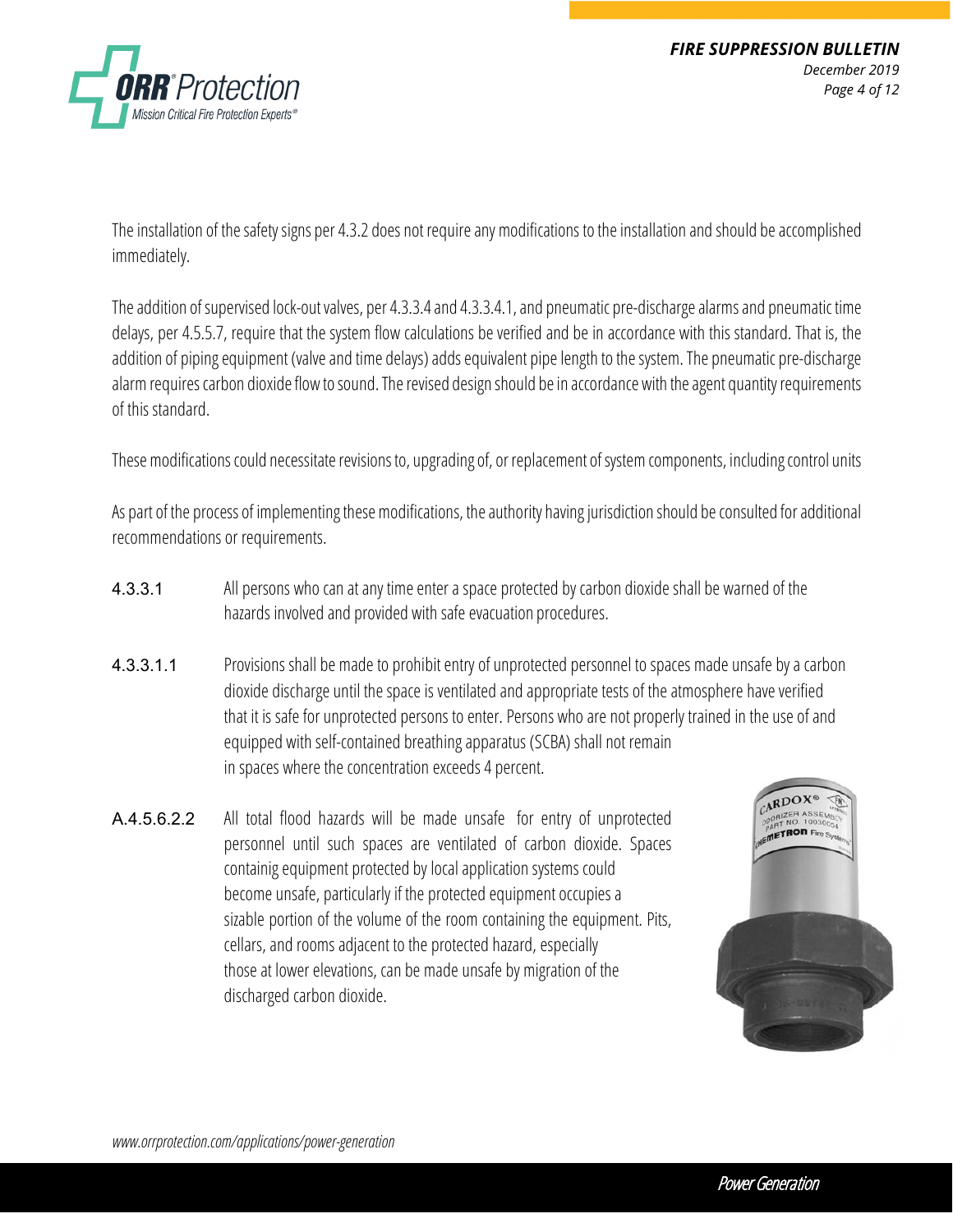

Oil of wintergreen is a common and recommended odorizer addition to the discharging carbon dioxide to produce a distinctive odor that warns of the presence of carbon dioxide gas. Other odorizers that are especially appropriate for specific locations can also be used, but, if there is no specific reason to use an odorizer other than oil of wintergreen, oil of wintergreen should be used.

Olfactory indicators could be inappropriate for such applications used in clean rooms, food processing plants, aluminum rolling mills, and telecommunications facilities because they could adversely affect the process orequipment. Provisions to help prevent the entry of persons into areas made unsafe by the discharge of carbon dioxide could include one or more of the following:

- (1) Addition of a distinctive odor to the discharging carbon dioxide, the detection of which serves as an indication to persons that carbon dioxide gases are present. Personnel should be trained to recognize the odor and evacuate spaces wherein the odor is detected.
- (2) Provision of automatic alarms at the entry to and within such spaces for which alarms are activated by carbon dioxide detectors or oxygen detectors.
- (3) Establishment and enforcement of confined space entry procedures for such areas.







- **4.3.3.2** Audible and visible alarms shall be provided in accordance with 4.5.6.
- 4.3.3.3 \* All personnel shall be informed that discharge of carbon dioxide gas from either high- or low-pressure systems directly at a person will endanger the person's safety by causing eye injury, ear injury, or even falls due to loss of balance upon the impingement of the high-velocity discharging gas.
- 4.3.3.4 A lockout shall be provided on all systems except where dimensional constraints prevent personnel from entering the protected space.
- 4.3.3.4.1 Lockout valves shall be installed on all systems where carbon dioxide could migrate, creating a hazard to personnel.
- 4.3.3.4.2 \* A service disconnect switch shall not be used as a means of preventing agent discharge in lieu of a lockout valve.

*www.orrprotection.com/applications/power-generation*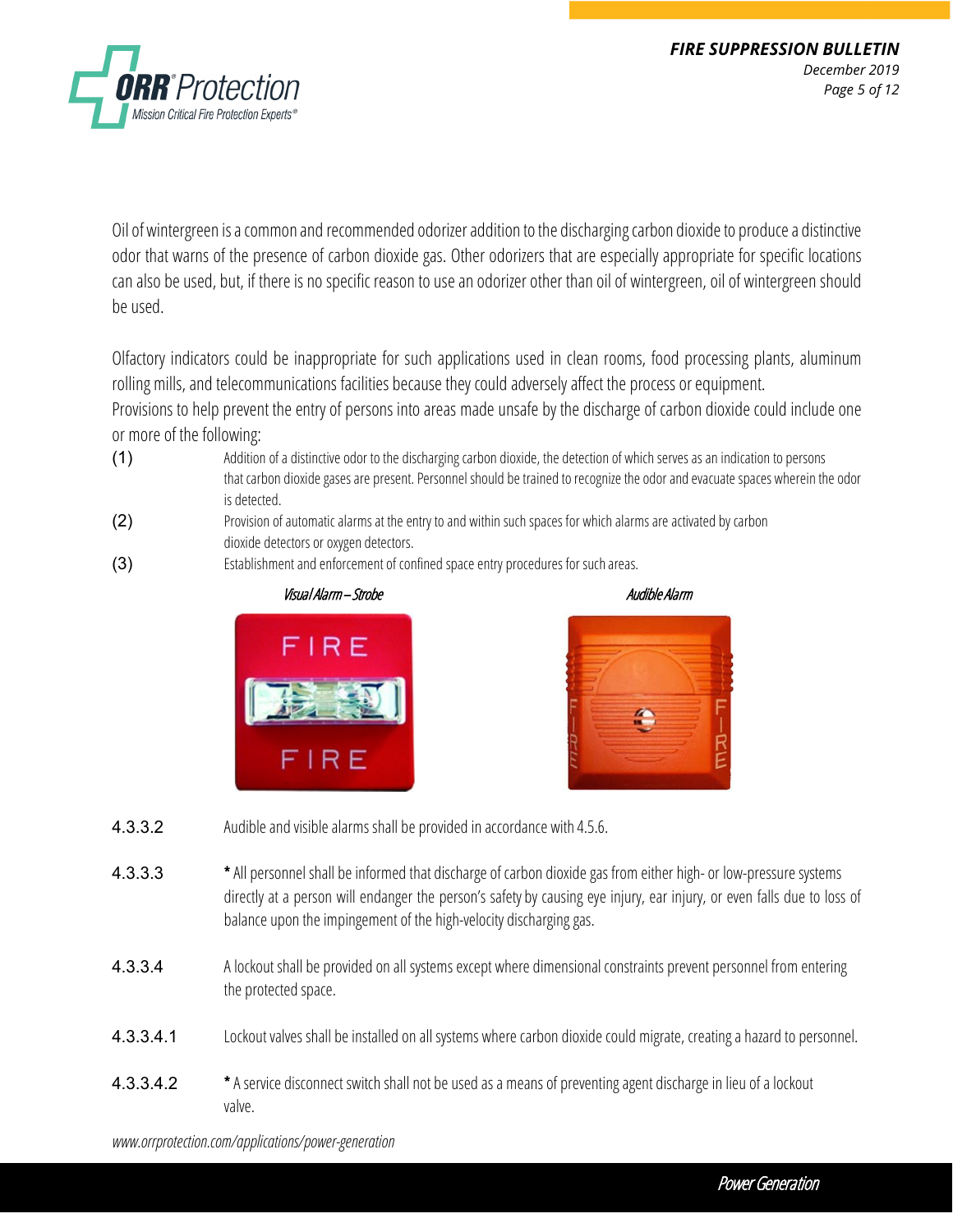



**Pneumatic pre-discharge alarm** *In excess of 90 db at 10 ft distance, with CO2 vapor discharges at approximately 3lbs. of CO2 vapor per minute at 280 psig*



- 4.5.6.1 Pre-discharge Alarm and Time Delay. A pneumatic pre-discharge alarm and pneumatic time delay and visible Pre-discharge alarm shall be provided for the following enclosures:
	- (1) Normally occupied and occupiable enclosures protected by total flooding systems except as outlined in 4.5.6.1.3.
	- (2) Local application systems protecting hazards where the discharge exposes personnel to concentrations of carbon dioxide in excess of 7.5 percent by volume of agent in air for longer than 5 minutes
- 4.5.6.1.1 The pre-discharge alarms, where required, shall be located within the enclosure.
- 4.5.6.1.2 The pre-discharge time delay shall provide a time delay for purpose of pre-discharge alarm of sufficient duration to allow evacuation of personnel from areas within the spaces most remote from the exits.
- 4.5.6.1.3 \* Time delays shall be permitted to be eliminated for occupiable hazard areas where the provision of a time delay would result in unacceptable risk to personnel or unacceptable damage to critical pieces of equipment.
- 4.5.6.1.4 Where time delays are omitted, provision shall be made to ensure that the carbon dioxide system is locked out at any time that personnel are present in the protected area or space.
- 4.5.6.1.5 Dry runs shall be made to determine the minimum time needed for persons to evacuate the hazard area, allowing time to identify the warning signal.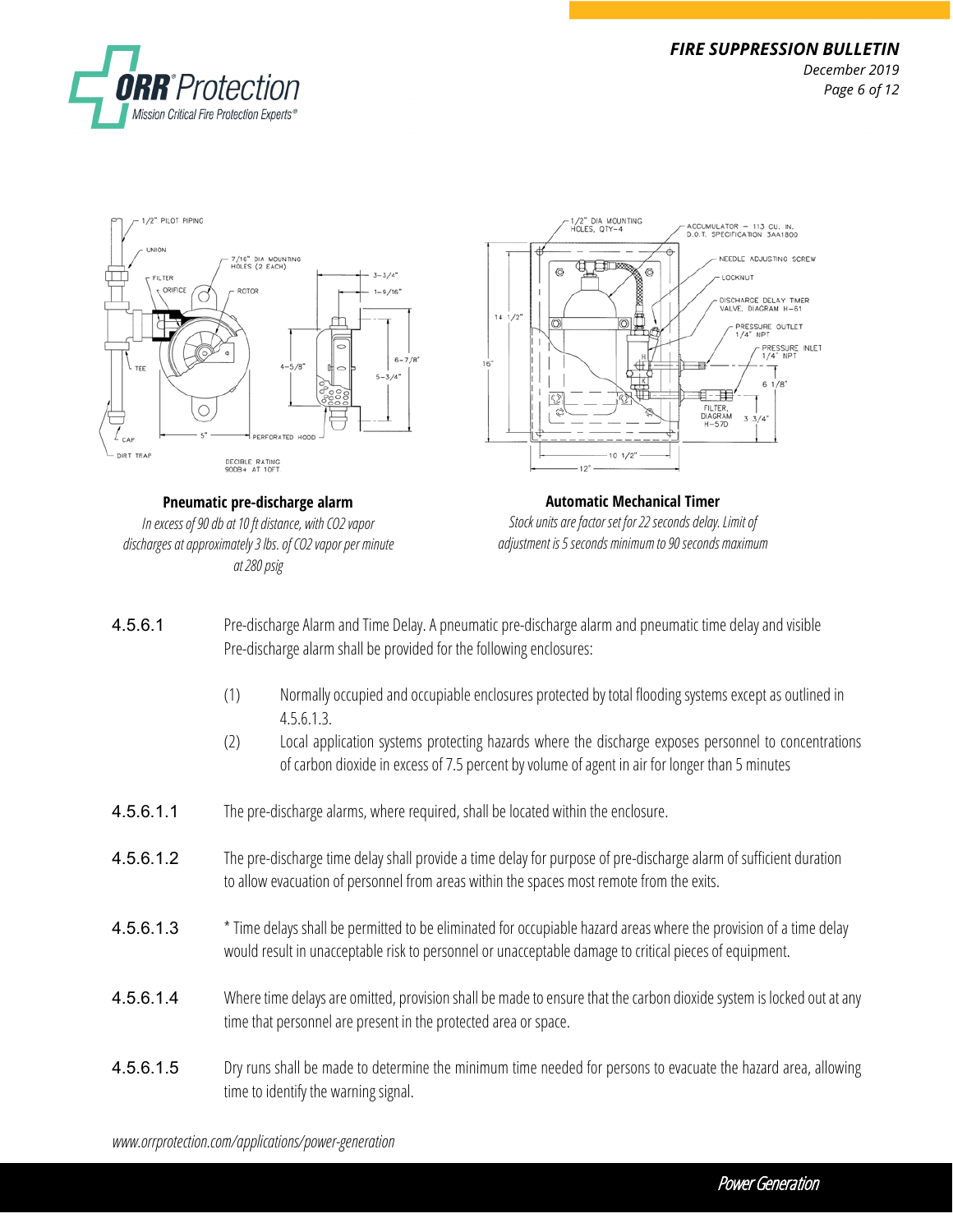

- 4.5.6.1.6 Audible signal appliances shall have either sound levels in accordance with 4.5.6.1.6.1 through 4.5.6.1.6.2 or acoustic characteristics in accordance with 7.4.5, Narrow Band Tone Signaling for Exceeding Masked Thresholds, of NFPA72.
- 4.5.6.1.1.1 Audible pre-discharge alarms shall be at least 15 dB above ambient noiselevel or 5 dB above maximum sound level, whichever is greater, measured 5 ft (1.5 m) above the floor of the occupiable area.
- 4.5.6.1.1.2 Audible signal appliances shall have a sound level not more than 120 dB at the minimum hearing distance from the audible appliance.
- 4.5.6.1.1.3 The predischarge alarm shall have a minimum decibel rating of 90 dBA at 10 ft (3 m).
- **4.5.6.2** Visible and audible alarms shall be located outside each entrance to the following:
	- (1) Normally occupied and occupiable space protected by a total flooding carbon dioxide system
	- (2) Normally occupied and occupiable enclosures where the discharge from a local application system will expose personnel to hazardous concentrations of carbon dioxide
	- (3) Normally occupied and occupiable spaces where carbon dioxide could migrate, creating a hazard to personnel
- **4.5.6.2.1** These alarms shall begin operation prior to or at the start of the discharge.
- 4.5.6.2.2 \* These alarms shall continue to operate after agent discharge until one of the following occurs:
	- (1) Other positive action has been taken to prevent entry of personnel to the space containing an atmosphere made unsafe by the carbon dioxide discharge. The space is ventilated and the safety of the atmosphere for entry by unprotected persons has been verified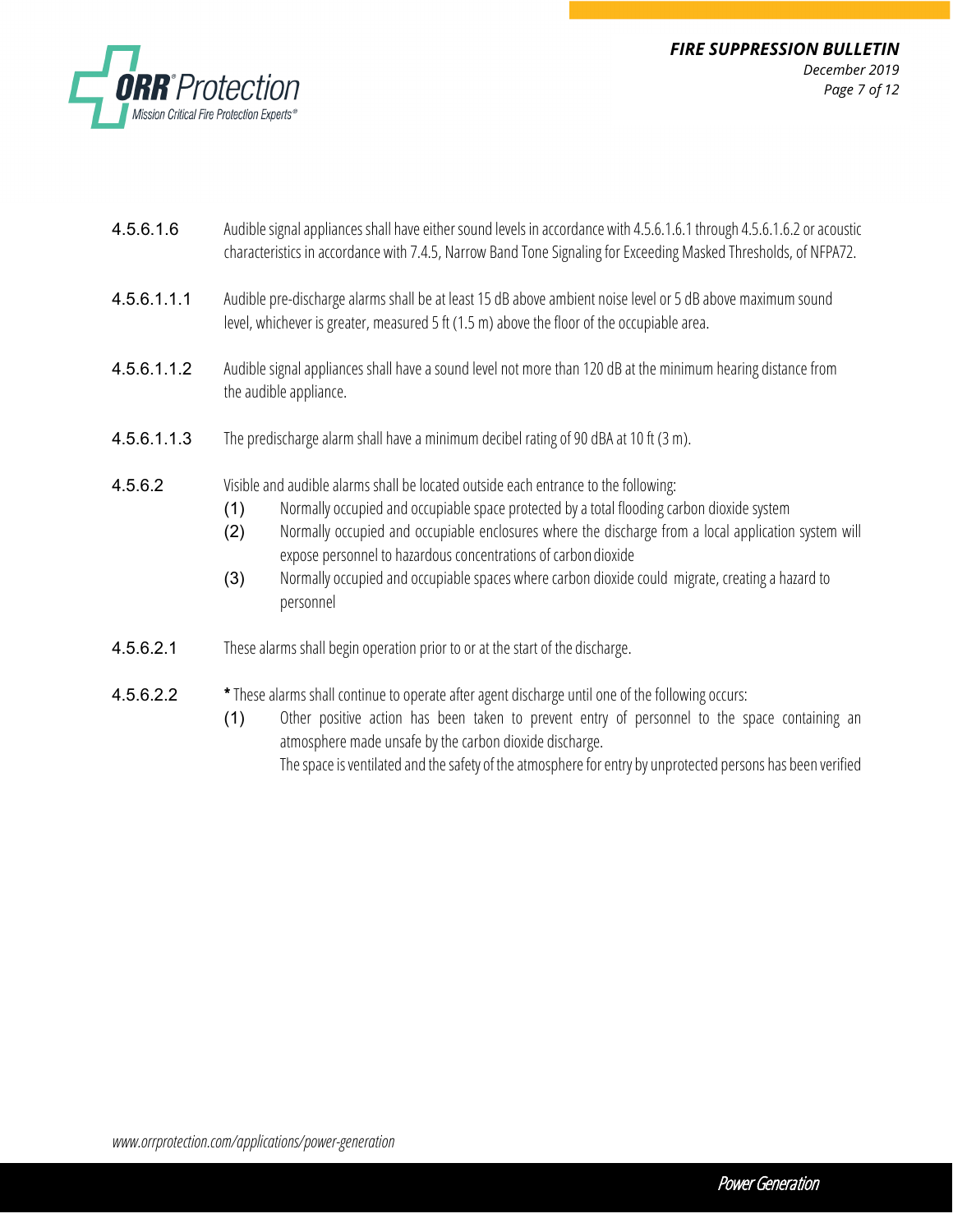

*FIRE SUPPRESSION BULLETIN December 2019 Page 8 of 12*

#### 4.5.4.14 **Discharge Pressure Switch**

- 4.5.4.14.1 A discharge pressure switch shall be installed between the carbon dioxide supply and the lockout valve.
- 4.5.4.14.1.1 In a low-pressure system, the tank shutoff valve shall not be considered as a lockout valve, except as permitted by 4.5.4.13.1.2.
- 4.5.4.14.1.2 Where a single low-pressure storage tank supplies single or multiple systems protecting interrelated hazards, and when none of the hazards require protection if the equipment being protected is shut down, the storage tank shutoff valve shall be permitted to be used as a lockout valve for the entire system.



- 4.5.4.14.1.3 For low-pressure CO2 systems where the manual, supervised, main shutoff valve can be considered a lockout valve (meets requirements of 4.3.3.4, 4.3.3.4.1, 4.3.3.4.2, 4.3.3.4.3, and 4.5.4.13.1.2), the pressure switch shall be located downstream of the automatic valve (master-selector, selector valve) supplying the hazard or hazards.
- 4.5.4.14.2 The discharge pressure switch shall provide an alarm-initiating signal to the releasing panel to operate electric/electronic alarm appliances.
- 4.4.2.14 The system owner shall maintain an instruction and maintenance manual that includes a full sequence of operation, and a full set of system drawings and calculations shall be maintained in a protective enclosure.

#### 4.5.5 **Supervision and Lockout Valves**

- 4.5.5.1 Supervision of automatic systems and manual lockout valves shall be provided unless specifically waived by the authority having jurisdiction.
- 4.5.5.2 Supervision of automatic systems shall be provided, and the lockout required by 4.3.3.4 shall be supervised for both automatic and manual systems unless specifically waived by the authority having jurisdiction.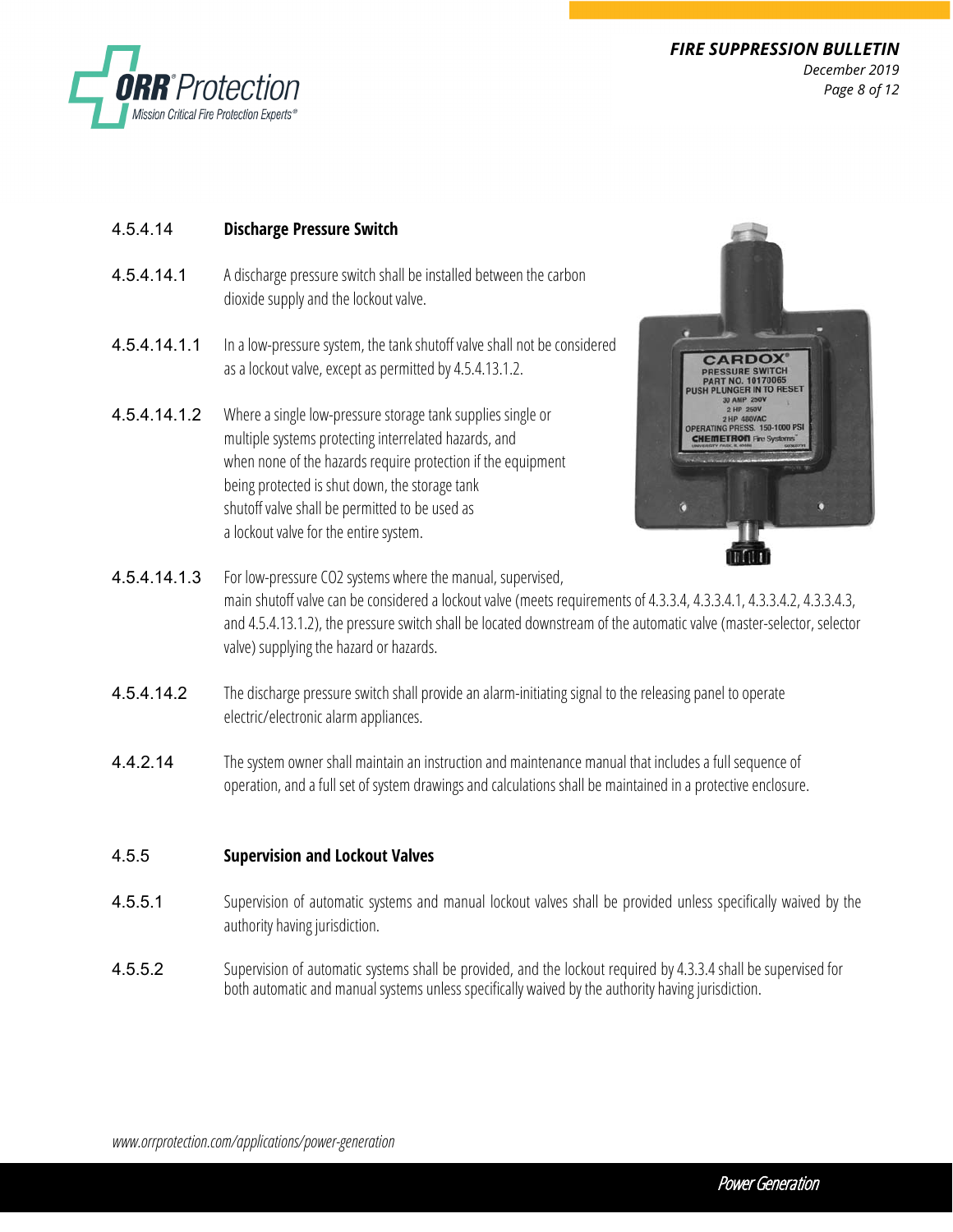

- 4.5.5.3 \* Interconnections between the components that are necessary for the control of the system and life safety shall be supervised. *Exception: Normally unpressurized interconnections of pipe and tube shall not be required to be supervised.*
- 4.5.5.4 An open circuit, ground-fault condition, or loss of integrity in the pneumatic control lines that would impair full system operation shall result in a troublesignal.
- 4.5.5.5 The alarm and trouble signals shall be transmitted by one of the methods described in *NFPA72*.
- 4.5.5.6 High-pressure pneumatic-operated slave cylinder connections immediately adjacent to pilot cylinders shall not be required to be supervised.
- 4.5.5.7 Where manual bypasses are provided and such bypasses are capable of being left in an open position, these bypasses shall be supervised.
- 4.3.3.4.0 A lockout shall be provided on all systems except where dimensional constraints prevent personnel from entering the protected space.
- 4.3.3.4.1 Lockout valves shall be installed on all systems where carbon dioxide could migrate, creating a hazard to personnel.
- 4.3.3.4.2 \* A service disconnect switch shall not be used as a means of preventing agent discharge in lieu of a lockout valve.
- 4.3.3.4.3 When maintenance or testing is being conducted on the system, it shall be locked out, or the protected space and affected spaces (migration) shall be evacuated.
- 4.3.3.4.4 When protection is to be maintained during the lockout period, a person(s) shall be assigned as a "fire watch" with suitable portable or semi-portable fire-fighting equipment or means to restore protection.



- **4.3.3.4.4.1** The fire watch shall have a communication link to a constantly monitored location.
- 4.3.3.4.4.2 Authorities responsible for continuity of fire protection shall be notified of the lockout and subsequent restoration of the system.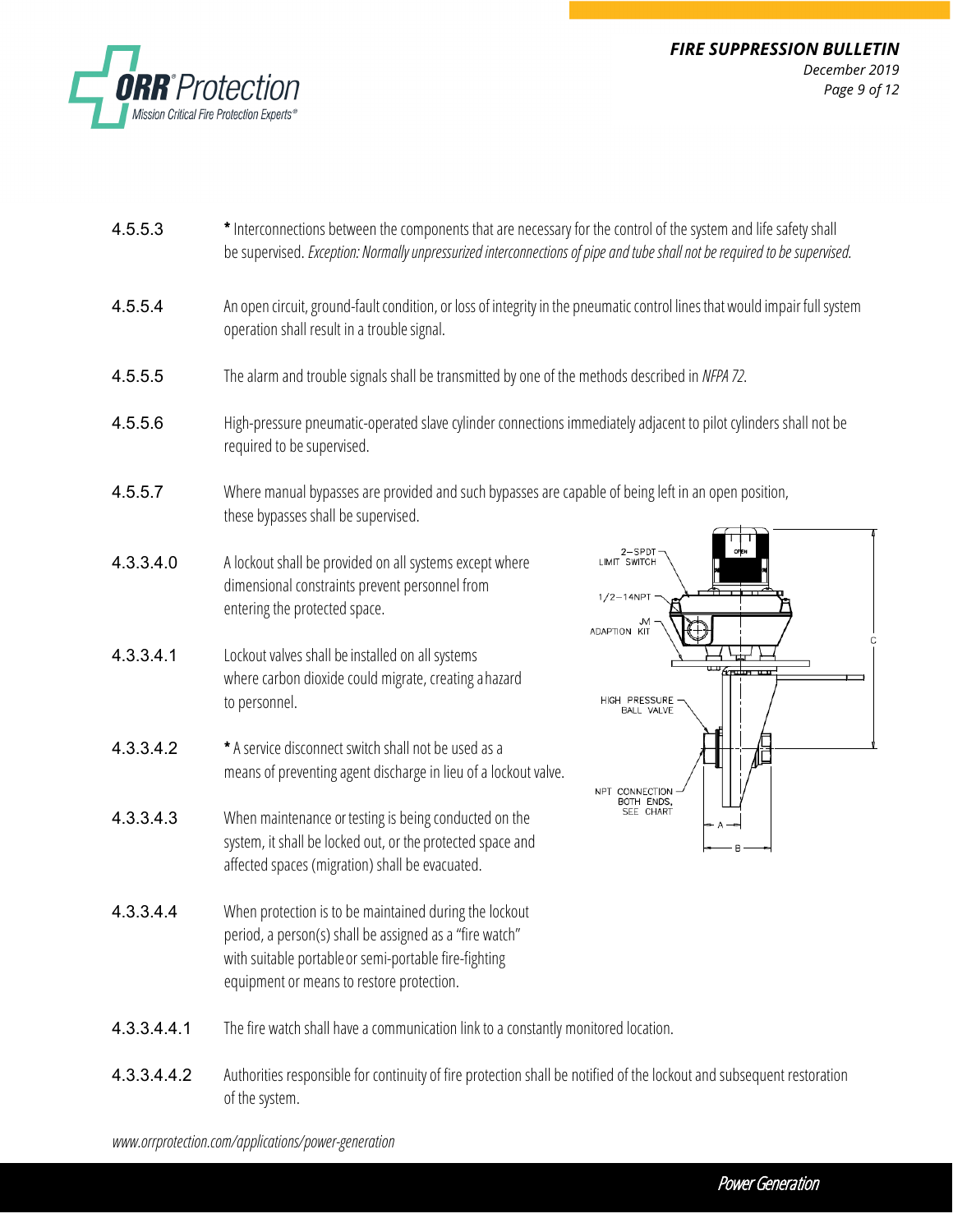

| 4.3.2     | <b>Signs</b>                                                                                                                                                                                                                                                                                                                                                                                                                                         |
|-----------|------------------------------------------------------------------------------------------------------------------------------------------------------------------------------------------------------------------------------------------------------------------------------------------------------------------------------------------------------------------------------------------------------------------------------------------------------|
| 4.3.2.1.1 | Warning signs shall be affixed in a conspicuous location in every protected space;<br>at every entrance to protected spaces; in spaces near the protected spaces where<br>it is determined that carbon dioxide could migrate, creating a hazard to personnel;<br>and at each entrance to carbon dioxide storage rooms and where carbon dioxide<br>can migrate or collect in the event of a discharge from a safety device of a<br>storage container. |
| 4.3.2.2   | The safety sign format, color, letter style of signal words, message panel lettering,<br>lettering size, and the safety provisions of symbols shall be in accordance with<br>ANSI Z535.                                                                                                                                                                                                                                                              |
| 4.3.2.3   | Safety signs and message wording shall be provided using a three-panel format as required by 4.3.2.3.1<br>through 4.3.2.3.6.2.                                                                                                                                                                                                                                                                                                                       |
| 4.3.2.3.1 | The sign in Figure 4.3.2.3.1 shall be used in every protected space.                                                                                                                                                                                                                                                                                                                                                                                 |
| 4.3.2.3.2 | The sign in Figure 4.3.2.3.2 shall be used at every entrance to protected space.                                                                                                                                                                                                                                                                                                                                                                     |
| 4.3.2.3.3 | The sign in Figure 4.3.2.3.3 shall be used at every entrance to protected space<br>for systems provided with a wintergreen odorizer.                                                                                                                                                                                                                                                                                                                 |
| 4.3.2.3.4 | The sign in Figure 4.3.2.3.4 shall be used in every nearby space where carbon<br>dioxide could accumulate to hazardous levels.                                                                                                                                                                                                                                                                                                                       |
| 4.3.2.3.5 | The sign in Figure 4.3.2.3.5 shall be used outside each entrance to carbon<br>dioxide storage rooms.                                                                                                                                                                                                                                                                                                                                                 |

The installation of safety signs per 4.3.2 does not require any modifications to the installation and should be added immediately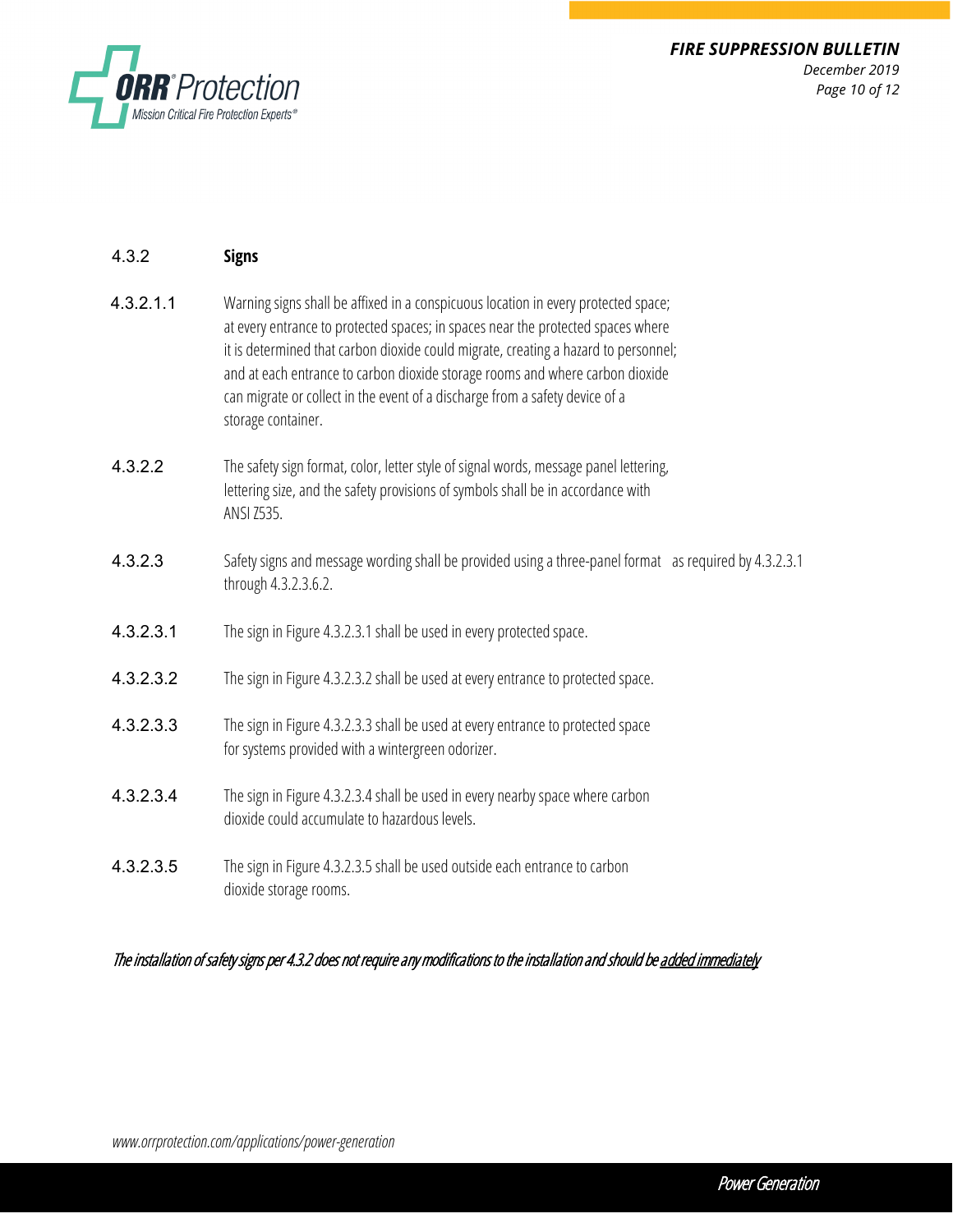

*FIRE SUPPRESSION BULLETIN December 2019 Page 11 of 12*











*www.orrprotection.com/applications/power-generation*